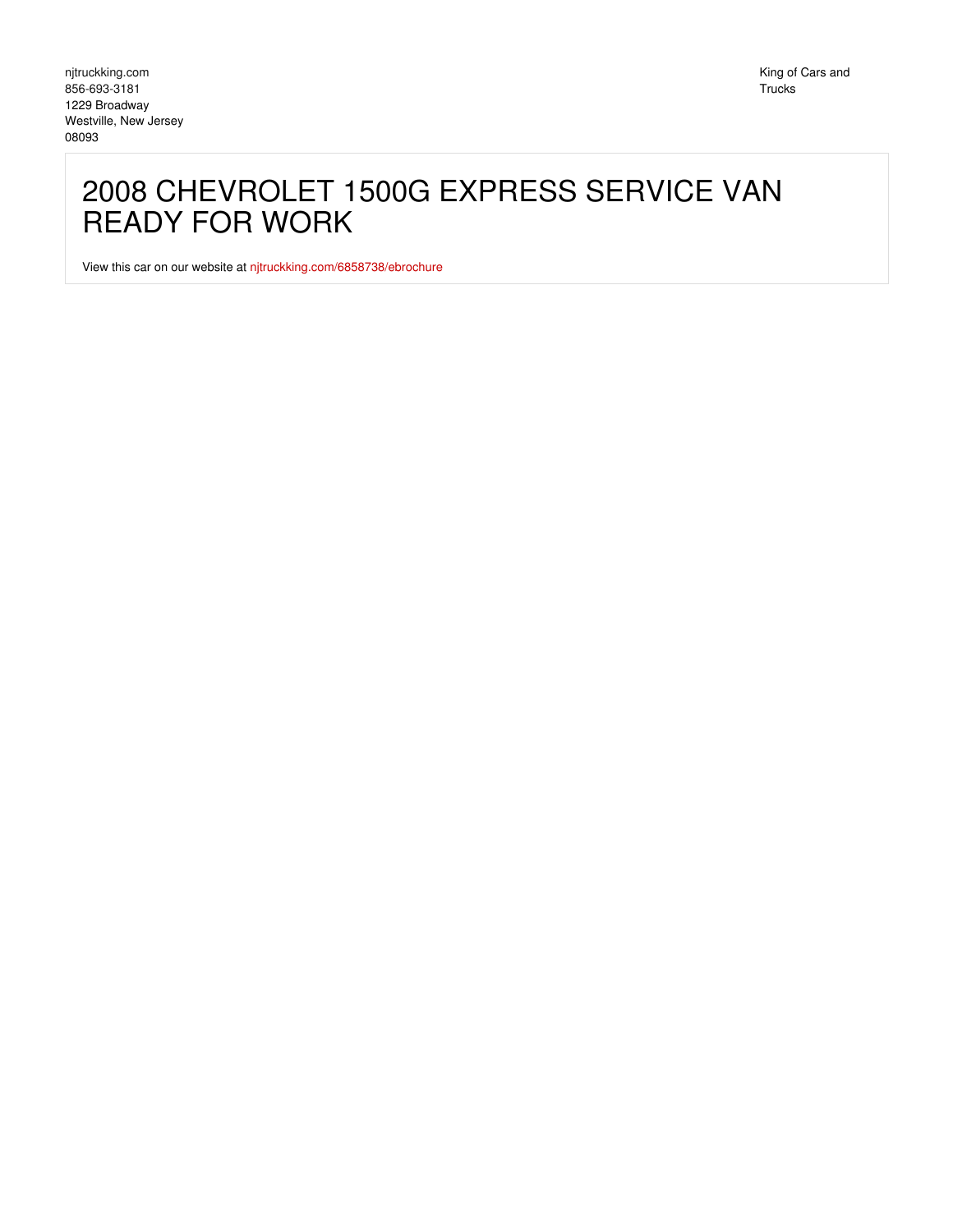



# Our Price **\$6,950**

## **Specifications:**

| Year:                               | 2008                                                |
|-------------------------------------|-----------------------------------------------------|
| VIN:                                | 1GCFG15X881177631                                   |
| Make:                               | CHEVROLET 1500G                                     |
| Model/Trim:                         | <b>EXPRESS SERVICE VAN READY FOR</b><br><b>WORK</b> |
| Condition:                          | Pre-Owned                                           |
| Body:                               | Minivan/Van                                         |
| <b>Exterior:</b>                    | White                                               |
| Engine:                             | ENGINE, VORTEC 4.3L V6 MFI                          |
| Interior:                           | Gray                                                |
| Mileage:                            | 182,256                                             |
| Drivetrain:                         | <b>Rear Wheel Drive</b>                             |
| Economy:                            | City 15 / Highway 20                                |
| <b>BUY IT NOW</b>                   |                                                     |
| THIS SERVICE VAN WILL NOT LAST LONG |                                                     |

2008 CHEVROLET EXPRESS SRW

4.3L V6 GAS

READY TO WORK !

- AUTOMATIC TRANSMISSION
- ( 1822,256 ORIGINAL / ACTUAL MILES )
- ALUMINUM PIPE/LADDER RACKS
- EQUIPTMENT/TOOL SHELVING
- ALWAYS SERVICED AND DETAILED
- RUNS AND DRIVES EXCELLENT
- DONT MISS IT!
- BUY IT NOW

\$6,950.00

CALL / TEXT AARON 856-693-9370 WITH ANY QUESTIONS

2008 CHEVROLET 1500G EXPRESS SERVICE VAN READY FOR WORK King of Cars and Trucks - 856-693-3181 - View this car on our website at[njtruckking.com/6858738/ebrochure](https://njtruckking.com/vehicle/6858738/2008-chevrolet-1500g-express-service-van-ready-for-work-westville-new-jersey-08093/6858738/ebrochure)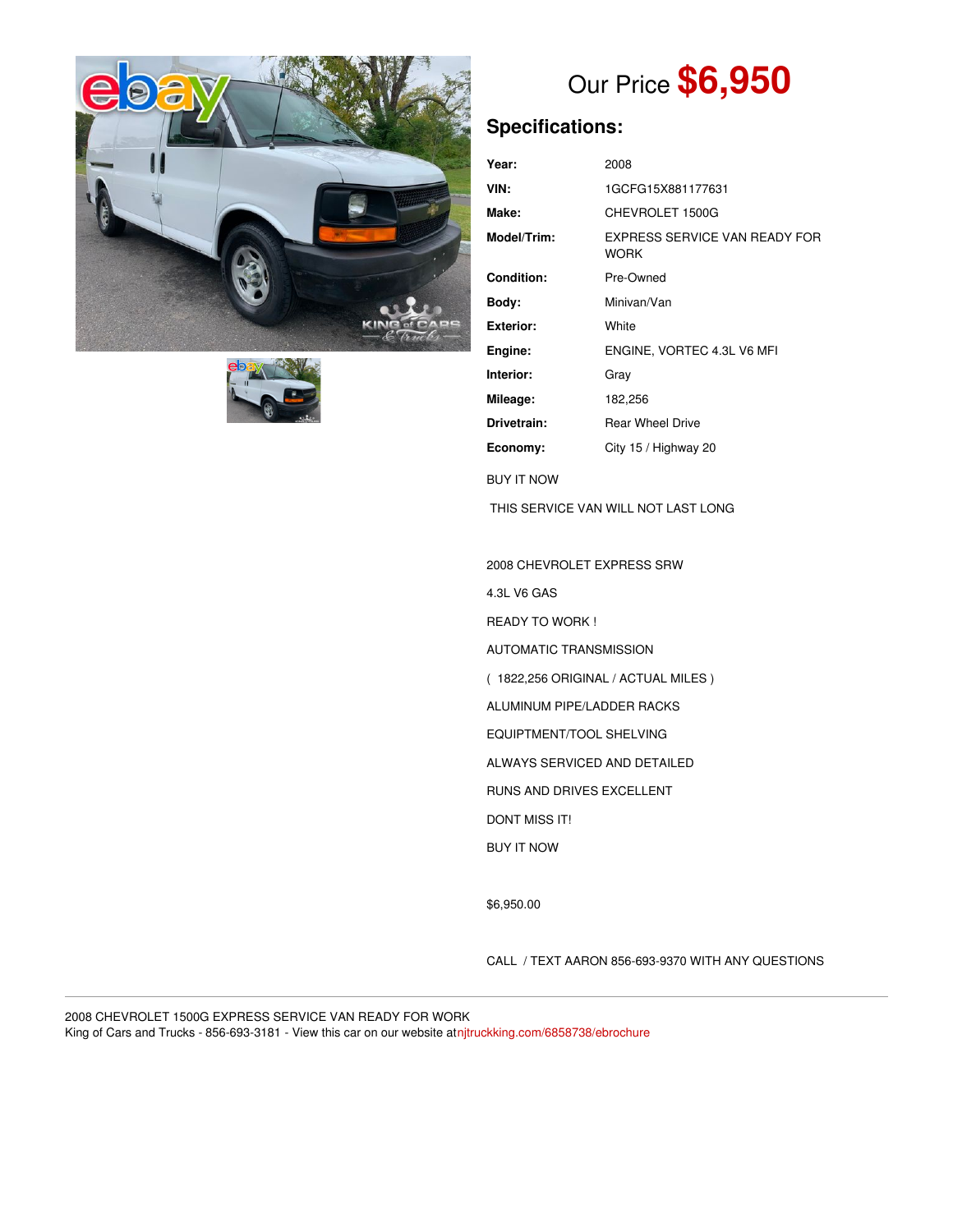

### 2008 CHEVROLET 1500G EXPRESS SERVICE VAN READY FOR WORK

King of Cars and Trucks - 856-693-3181 - View this car on our website at[njtruckking.com/6858738/ebrochure](https://njtruckking.com/vehicle/6858738/2008-chevrolet-1500g-express-service-van-ready-for-work-westville-new-jersey-08093/6858738/ebrochure)

## **Installed Options**

#### **Interior**

- Oil life monitor- Power outlets, 2 auxiliary on engine console cover with covers, 12-volt - Seating arrangement, driver and front passenger high-back buckets, adjustable with head
- restraints and vinyl or cloth trim
- Seats, front bucket with vinyl trim and outboard head restraints (Requires (\*\*W) interior trim.)
- Steering wheel, steel sleeve column with theft-deterrent locking feature, Black
- Theft-deterrent system, vehicle, PASS-Key III
- Tow/haul mode selector, instrument panel-mounted
- Visors, driver and front passenger, padded
- Warning tones, headlamp on and key-in-ignition- Mirror, inside rearview manual day/night
- Lighting, interior with 2 dome lights, defeat switch and door handle-activated switches - Instrumentation, analog with speedometer, odometer with trip odometer, fuel level, voltmeter, engine temperature and oil pressure
- Headliner, cloth, over driver and passenger (Not included with (YF2) Ambulance Package.)
- Floor covering, full-length Black rubberized-vinyl (Not standard with (YF2) Ambulance Package.)
- Driver Information Center, includes fuel range, average speed, oil life, and tire pressure monitoring, fuel used, ice warning, engine hours, average fuel economy, tachometer, and maintenance reminders. Compass and outside temperature available if equipped.
- Defogger, side windows- Cup holders, 3 on the engine console cover
- Console, engine cover with open storage bin Assist handle, front passenger
- Air conditioning, single-zone manual

#### **Exterior**

- Wipers, front intermittent wet-arm with pulse washers
- Wheels, Gray-painted, includes Gray center caps and steel spare
- Tires, rear P245/75R16 all-season, blackwall (Standard on \*\*13405 models.)
- Tires, front P245/75R16 all-season, blackwall (Standard on \*\*13405 models.)
- Tire, spare P245/75R16 all-season, blackwall, located at rear underbody of vehicle (Standard on \*\*13405 models.)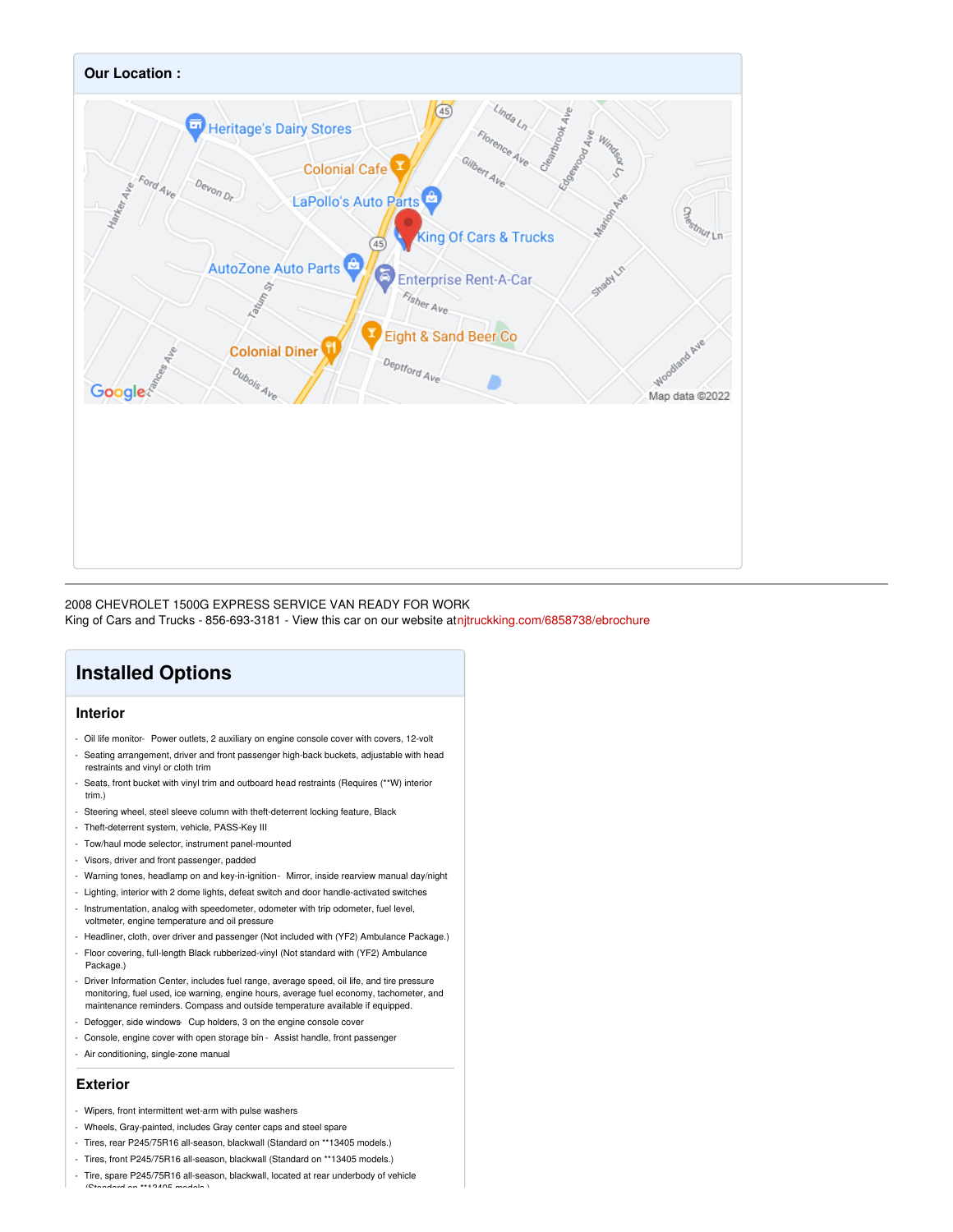#### (Standard on \*\*13405 models.)

- Mirrors, outside manual, Black- License plate kit, front
- Headlamps, single halogen (Not available with (ZR7) Chrome Appearance Package.)
- Grille, Black composite with single rectangular halogen headlamps (Not available with (ZR7) Chrome Appearance Package.)
- Glass, Solar-Ray light-tinted, all windows- Door, swing-out passenger-side, 60/40 split - Bumpers, front and rear painted Black with step-pad (Not available with (ZR7) Chrome Appearance Package.)

#### **Safety**

- Oil life monitor- Power outlets, 2 auxiliary on engine console cover with covers, 12-volt
- Seating arrangement, driver and front passenger high-back buckets, adjustable with head restraints and vinyl or cloth trim
- Seats, front bucket with vinyl trim and outboard head restraints (Requires (\*\*W) interior trim.)
- Steering wheel, steel sleeve column with theft-deterrent locking feature, Black
- Theft-deterrent system, vehicle, PASS-Key III
- Tow/haul mode selector, instrument panel-mounted
- Visors, driver and front passenger, padded
- Warning tones, headlamp on and key-in-ignition- Mirror, inside rearview manual day/night
- Lighting, interior with 2 dome lights, defeat switch and door handle-activated switches
- Instrumentation, analog with speedometer, odometer with trip odometer, fuel level, voltmeter, engine temperature and oil pressure
- Headliner, cloth, over driver and passenger (Not included with (YF2) Ambulance Package.)
- Floor covering, full-length Black rubberized-vinyl (Not standard with (YF2) Ambulance Package.)
- Driver Information Center, includes fuel range, average speed, oil life, and tire pressure monitoring, fuel used, ice warning, engine hours, average fuel economy, tachometer, and maintenance reminders. Compass and outside temperature available if equipped.
- Defogger, side windows- Cup holders, 3 on the engine console cover
- Console, engine cover with open storage bin Assist handle, front passenger
- Air conditioning, single-zone manual

#### **Mechanical**

- Alternator, 105 amps (Not available with (LMM) Duramax 6.6L Turbo Diesel V8 engine.)
- Battery, 600 cold-cranking amps, maintenance-free with rundown protection and retained accessory power
- Body, standard
- Engine, Vortec 4.3L V6 MFI (195 hp [145.4 kW] @ 4600 rpm, 260 lb-ft of torque [351.0 Nm] @ 2800 rpm) (Standard and only available on \*G13405 model. Reference the Engine/Axle page for availability.)
- Exhaust, aluminized stainless-steel muffler and tailpipe- Frame, full-length box ladder-type
- GVWR, 7200 lbs. (3266 kg) (Standard on \*G13405 models. Reference the Engine/Axle page for availability.)
- Rear axle, 3.42 ratio (Standard on \*\*13405 models. Reference the Engine/Axle page for availability.)
- Rear wheel drive- Steering, power
- Suspension, front independent with coil springs and stabilizer bar (Requires \*G\*\*\*05 models.)
- Suspension, rear hypoid drive axle with multi-leaf springs
- Transmission, 4-speed automatic, electronically controlled with overdrive, tow/haul mode and internal transmission oil cooler (Required and standard when ordered with (LU3) Vortec 4.3L V6 MFI engine or (LMF) Vortec 5.3L V8 SFI engine. Reference the Engine/Axle page for availability.)

## **Option Packages**

#### **Factory Installed Packages**

-

ENGINE, VORTEC 4.3L V6 MFI (195 hp [145.4 kW] @ 4600 rpm, 260 lb-ft of torque [351.0 N-m] @ 2800 rpm